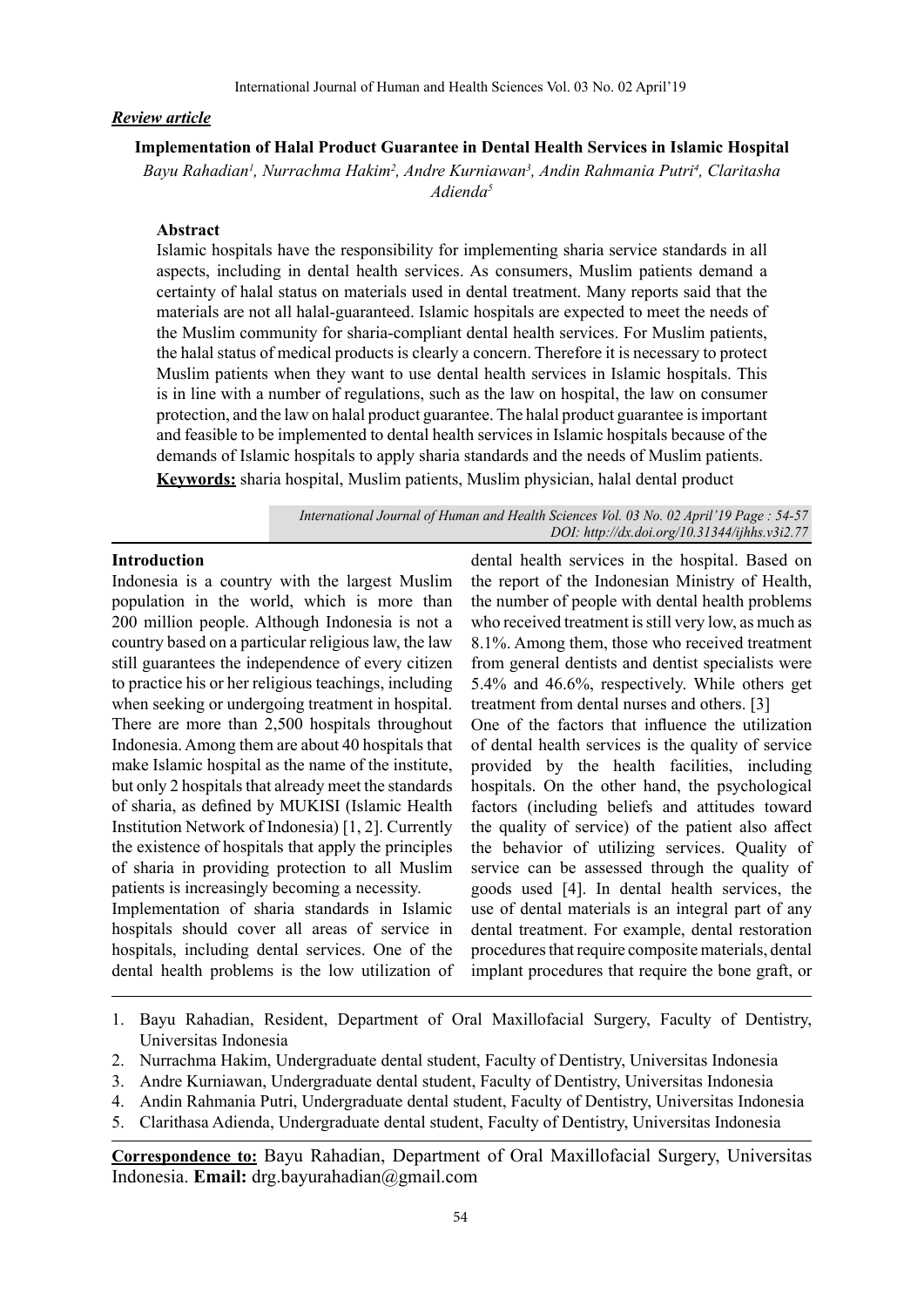even post-extraction complication management procedures that require sponge.

So far the halal status of materials used in dental health services in hospitals are still relatively unclear. In fact, some of these materials are reported to contain elements of pigs. This has caused anxiety for Muslims who want to seek dental treatment. Illegal material is considered harmful to the body so its use is prohibited, except in an emergency. The dentist as an operator is expected to have sufficient knowledge of the characteristics of the material used so that the treatment is safe for the patient [5-6].

In order to provide comfort, safety, and also halal status certainty for the Muslim community who consumes and uses the products, the Law on Halal Product Guarantee is made. Products that enter, circulate, and traded in the territory of Indonesia shall be certified [7-8]. As a health facility that implements sharia standards, Islamic hospitals desperately need to apply a halal product certification for every material used, including dental materials. The purpose of this study is to know the importance and feasibility of applying halal product guarantee in dental health service in Islamic hospital.

# **Methods**

Journal articles finding in English published over the last 10 years was conducted using the keywords: "sharia hospital", "Muslim patient", "Muslim physicians". Then the articles were reviewed to determine how important and how feasible the implementation of halal product guarantee in dental health services in Islamic hospitals is.

### **Results**

We obtained a total of 8 English language journal articles published in the last 10 years using search terms: articles : "sharia hospital", "Muslim patient", "Muslim physicians", and variations. The articles represent three aspects, namely Islamic hospital, the Muslim doctor, and the Muslim patient.

| N0             | Aspect           | <b>Related Journal Articles</b>                 |
|----------------|------------------|-------------------------------------------------|
|                | Islamic hospital | Dargahi (2011), Izadi<br>(2013), Sharrif (2016) |
| $\mathfrak{D}$ | Muslim physician | Padela (2008), Arawi<br>(2010), Rahman (2016)   |
| 3              | Muslim patient   | Padela (2011), Mustafar<br>(2013)               |

|  |  | Table 1. Literature review result |  |
|--|--|-----------------------------------|--|
|  |  |                                   |  |

### **Discussion**

More recently, the issue of applying halal product guarantees in dental health services in hospitals has raised questions of both urgency and feasibility. For the Muslim community, the halal or haram affairs are closer to spiritual needs, while the health care providers (doctors) in the hospital cannot be separated from medical ethics [9].

As an institution of Islamic health services, Islamic hospitals have a role in meeting these things, especially in order to meet the needs of consumers. This study addresses the issue from the point of view of healthcare facilities (Islamic hospital) as providers, Muslim doctors as operators, and Muslim patients as consumers, assuming these three aspects are interconnected, forming the basis of halal product guarantee implementation in health services (Figure 1), especially dental health services in Islamic hospitals.



Figure 1. Model concept of implementation of halal product guarantee in health services

**The first aspect** is the Islamic hospital as a provider. We found at least 3 things that make the hospital as the basis of the importance of implementation of halal product guarantee in dental health services in Islamic hospitals, namely:

# **1. Obligation to conduct medical ethics**

Medical ethics should consider the religious beliefs of the patient in every procedure. Therefore, the hospital has a responsibility to always paying attention to Muslim patients' expectations of health services based on Islamic principles [10]. In dental health services, the patient's expectation may be a gender equivalence between the patient and the dentist providing the service, and the use of dental materials that are clearly halal.

### **2. Obligation to provide quality service**

Lack of standards or wrong use of drugs or materials will lead to fall in quality of services and rise in costs which ultimately cause the hospital to descend within international ranking [11]. The use of dental materials that have been guaranteed halal will have an impact on the quality improvement of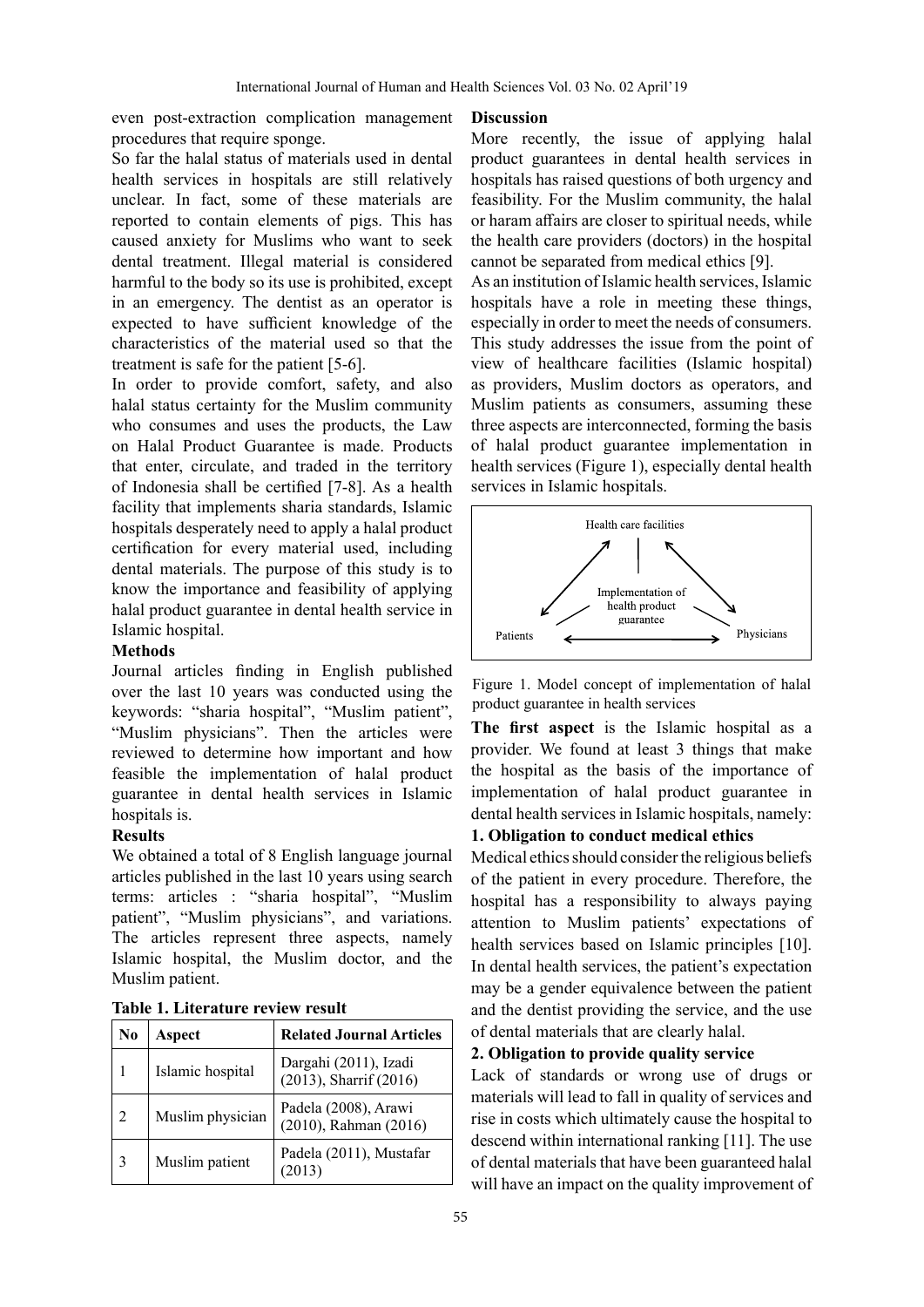the treatment undertaken by the patient.

#### **3. Obligation to implement government policy**

In Malaysia, there is a government institution developing a quality management system applicable across industries, including dental services [12]. In Indonesia, in the future, there will also be an institution with such duties as a mandate of law on halal product guarantee. By applying a halal product guarantee in dental health services in an Islamic hospital, it means that the hospital supports the government's policy.

**The second aspect** is the Muslim doctor as the operator. The role of this aspect of the importance of halal products guarantee is determined by a number of factors such as:

# **1. Obligation to practice the teachings of religion**

Islam teaches every Muslim to be good to others. It is mentioned in one verse of the Qur'an that Muslims are the best of peoples, evolved for mankind, enjoining what is right, forbidding what is wrong and believing in Allah. These characteristics are individual and must also be owned by Muslim doctors [13]. For a Muslim dentist who possesses such characters, prioritizing the use of drugs and other medical substances that are clearly halal status are part of the implementation of that obligation.

### **2. Obligation to respect the patient's belief**

A doctor should pay attention to the background of each patient. When dealing with Muslim patients, Muslim doctors should appreciate the patient's belief, including in terms of using halal medicines [14]. Dental patients often ask the halal status of the medical materials used by their dentist while undergoing treatment. If it is clear that a substance contains forbidden element , the patient is very likely to choose not to continue treatment there.

# 3. **Obligation to obey the hospital policy**

The Islamic hospitals generally encourage doctors to practice the Islamic medical care delivery in strict adherence to the sharia principles. An imperative policy is required for the hospitals to assure that they have qualified Muslim doctors who are practicing in the Islamic medical care [15]. If within the policy there are rules on the use of halal materials, Muslim doctors will try to choose a halal medicine for his patients. This also applies to dentists.

**The third** is Muslim patients. When we discuss

the importance of halal product guarantees in health services, there are 2 things related to the aspects of Muslim patients, namely:

### 1. **Patient's belief in their religious values**

Every good Muslim patient should choose and use halal goods or services [16]. In seeking and undergoing dental care, Muslim patients are usually critical of the procedure and materials used. When something is forbidden in it, Muslim patients will leave it, except in an emergency.

# **2. Perception about halal product in health service**

Halal products are believed to be better for a Muslim patient, in terms of supporting the healing process. On the other hand, the lack of access to halal products in a healthcare settings may impede healing [17]. Muslim patients certainly expect adequate information about the content of the medical materials used in their dental treatment. The use of clear medical substances of halal status also enhances the comfort and protection of dental patients.

It is also important to know the feasibility of applying halal product guarantee in dental health services in Islamic hospital, since almost all of the material is still not halal certified, while the dental treatment still must be provided by the dentist in the Islamic hospital. In this case, according to the Fatwa of MUI, we need to consider whether it is an emergency or not [5, 7].

Ideally, dental health services in Islamic hospital should provide materials that have been halal certified by MUI. If the materials used are not yet halal certified, make sure that the material does not contain haram substances. However, in emergency



Figure 2. Rules of applying the halal products' guarantee in dental health services in Islamic hospitals situation, the use of materials containing haram substance is permitted as long as informed consent is obtained. The rules of implementation of halal product guarantee in dental health services in Islamic hospital can be seen in Figure 2.